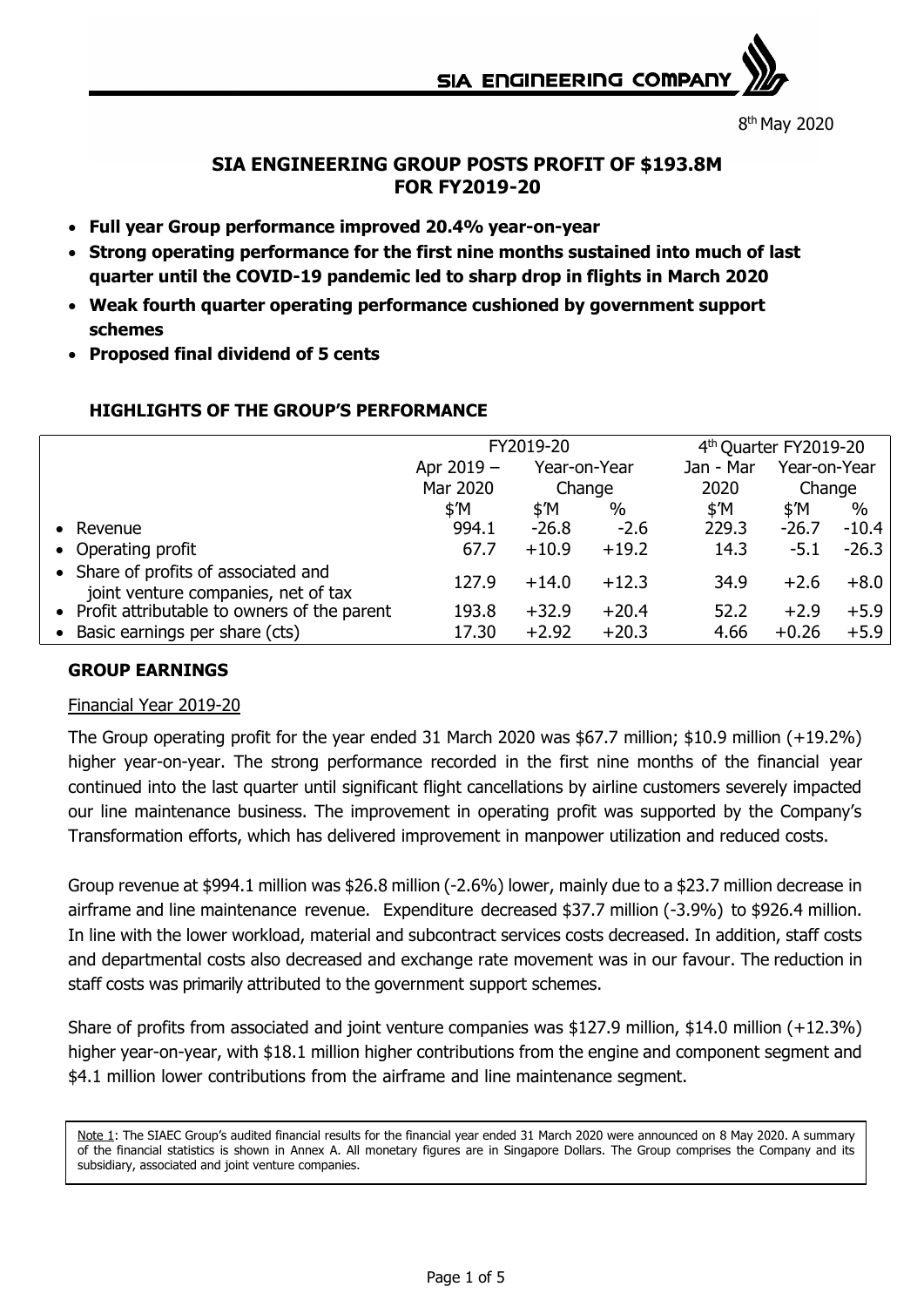Higher contributions from the engine and component segment were mainly due to the writeback of tax provisions, as compared to a one-time tax charge in the same quarter last year.

Group profit increased \$32.9 million (+20.4%) to \$193.8 million for the year ended 31 March 2020, mainly due to higher Group operating profit and increase in share of profits of associated and joint venture companies.

Basic earnings per share was 17.30 cents for the current financial year.

#### Fourth Quarter FY2019-20

For the quarter ended 31 March 2020, SIAEC Group posted a revenue of \$229.3 million which was \$26.7 million (-10.4%) lower due to a decrease in revenue from the airframe and line maintenance segment. The reduction was mainly in March 2020 where the number of flights handled fell by about 50% due to flight cancellations resulting from the COVID-19 pandemic.

Expenditure was \$215.0 million, a reduction of \$21.6 million (-9.1%), mainly due to a decrease in material, staff and departmental costs. The reduction in staff costs was attributed to the support provided by the government support schemes.

In addition, in view of the weakened financial positions of our airline customers, higher doubtful debt provisions were made. The Group has also taken the cautious approach to write-down some of our rotables to fair value.

Operating profit was \$5.1 million (-26.3%) lower year-on-year at \$14.3 million.

Share of profits of associated and joint venture companies at \$34.9 million was \$2.6 million (+8.0%) higher year-on-year, with \$3.3 million higher contributions from the engine and component segment and \$0.7 million lower contributions from the airframe and line maintenance segment.

Group net profit increased \$2.9 million (+5.9%) to \$52.2 million for the quarter ended 31 March 2020.

Basic earnings per share was 4.66 cents for the current quarter.

### **GROUP FINANCIAL POSITION**

As at 31 March 2020, equity attributable to owners of the parent was \$1,628.8 million, an increase of \$100.2 million (+6.6%) compared to 31 March 2019, as profits earned for the period and a gain in foreign currency translation reserve due to the strengthening of the US dollar were partially offset by payment of the final and interim dividends in respect of FY2018-19 and FY2019-20 respectively.

Total assets stood at \$2,005.5 million as of 31 March 2020, an increase of \$160.3 million (+8.7%), partly due to the recognition of right-of-use assets. The recognition of right-of-use assets arose from the capitalisation of the present value of future lease payments for all leases under the new accounting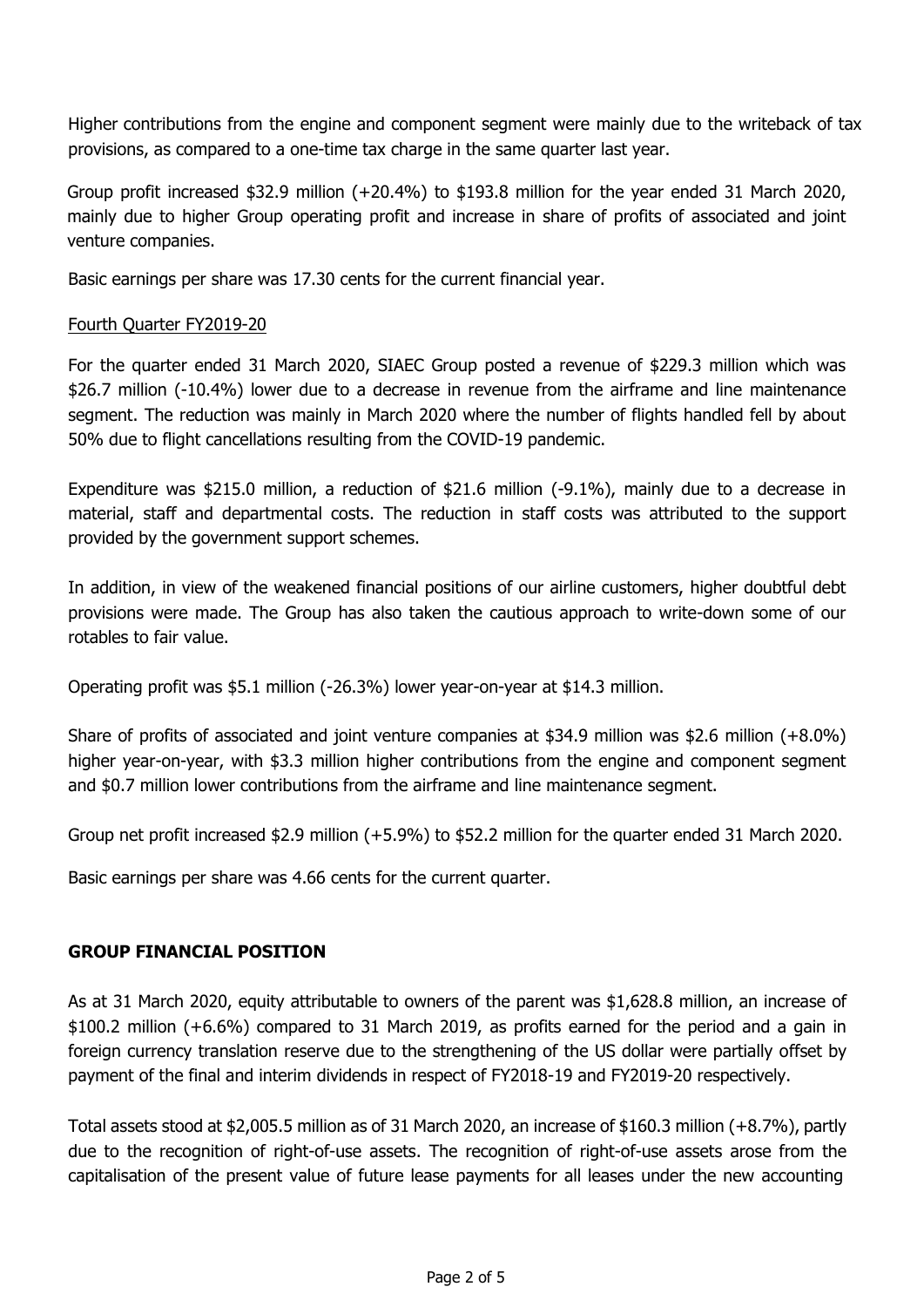standard, IFRS 16 Leases, which was adopted from 1 April 2019. With low borrowings and strong cash position, the Group is in a healthy financial position to weather the COVID-19 pandemic. Nonetheless, given the fluidity of the situation, the Group will remain vigilant and continue to monitor events closely and take appropriate measures as and when needed.

Net asset value per share as at 31 March 2020 was 145.4 cents.

## **DIVIDEND**

In recommending the final ordinary dividend, the Board has considered the profits earned during the year and the need to conserve cash given the severity of the COVID-19 pandemic and the uncertain recovery timeline. Accordingly, the Board is recommending a finalordinary dividend of 5.0 cents per share for FY2019-20. Together with the interim dividend of 3.0 cents per share paid earlier, the total dividend payment for FY2019-20 will be 8.0 cents per share.

Payment of the final dividend, which amounts to approximately \$56.0 million, is subject to shareholders' approval at the Annual General Meeting, to be convened at a later date. The dividend payment date will be announced at a later date.

# **IMPACT OF COVID-19**

Progressive border controls imposed by countries worldwide and lockdown of cities have resulted in drastic cuts in flights operated, directly impacting the Group's airframe and line maintenance segment. Flight cuts have the most direct and immediate impact on the line maintenance business unit at our Singapore base and overseas line maintenance stations. The impact on the Group's performance was most significant in March 2020 when the number of flights handled at our Singapore base dropped to only about 50% of our usual workload. Revenues from fleet management were similarly impacted as they are based on flying hours. Base maintenance unit and the engine and component segment were not immediately affected during the last quarter but are expected to be affected going forward. Government support schemes provided relief for the cost of manpower.

The Group is monitoring and assessing the situation closely and proactively implementing measures to mitigate the impact of the pandemic. Some of the key measures undertaken include (i) aligning with the pandemic response plan of our parent company to protect the safety and health of our staff; (ii) activating and reviewing business continuity plans to protect and minimise disruptions to operations, including making rapid adjustments to the Group's operations in response to the evolving situation; (iii) taking actions to mitigate the adverse financial impact and protect jobs; and (iv) working closely with our partners and customers to jointly address the challenges during this difficult period.

With more staff telecommuting, the Group is mindful of the associated cyber security and data protection risks. Besides providing staff with the necessary IT support to work from home, appropriate cyber security and data protection measures have also been implemented to protect our IT systems. Regular reminders to staff are sent to maintain vigilance and adopt good IT security practices against the risks of hacking and phishing attacks.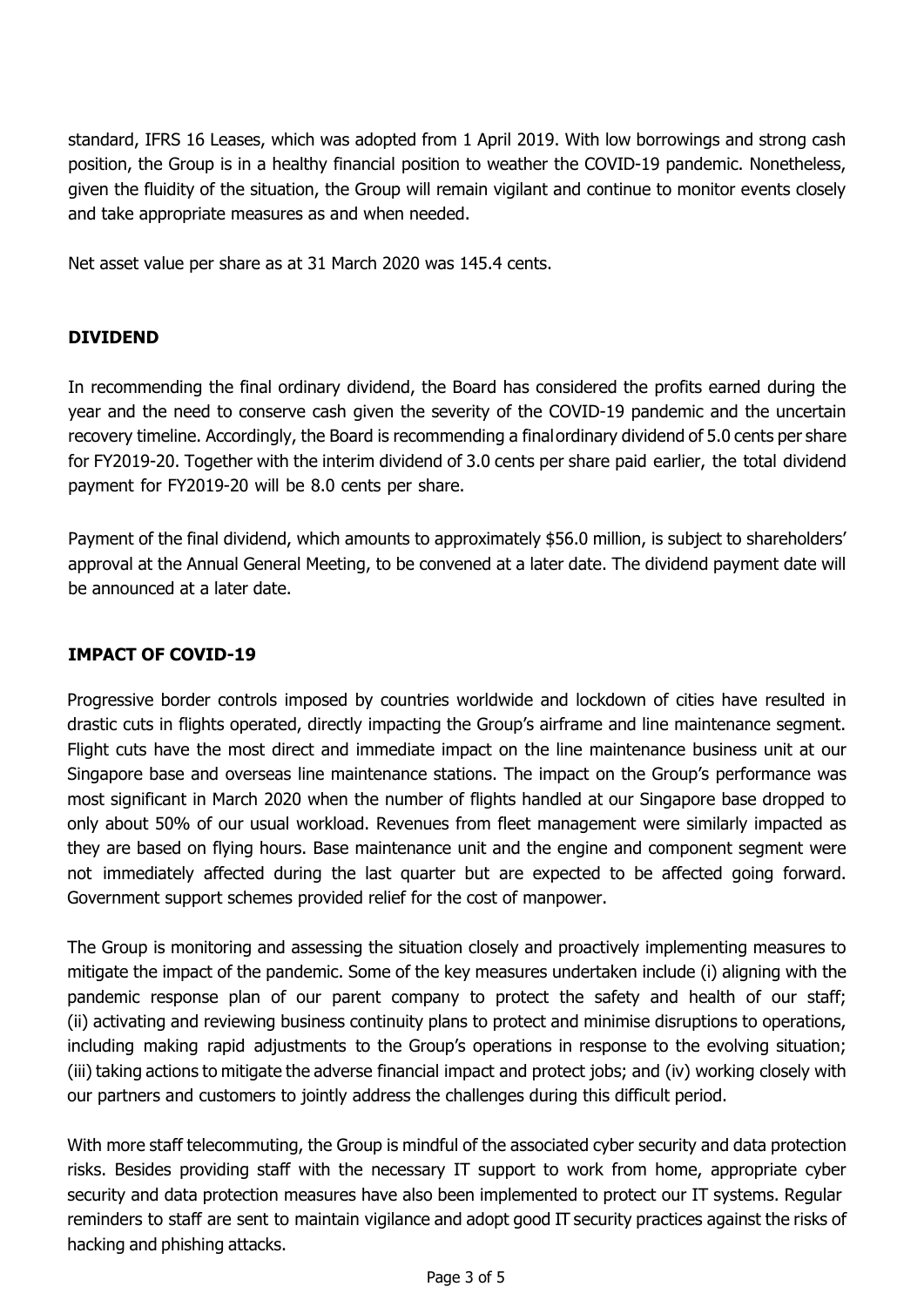The pandemic has significantly weakened the financial position of our airline customers and OEM partners and the near-term cash generation ability of our assets. We have taken a cautious approach in assessing these risks and provided for the necessary impairments based on our current assessments, but recognizing however that these risks need to be constantly reviewed.

## **OUTLOOK**

The COVID-19 pandemic has an unprecedented adverse impact on the aviation industry and consequently on the MRO business without clear visibility on the timing of its recovery. Border controls imposed by countries worldwide and the precipitous decline in travel demand has forced drastic cuts in flight capacities and grounding of aircraft. Changi Airport has reported that the number of scheduled flights for April 2020 is 96 per cent fewer than what was originally scheduled. In response to the worsening crisis, the International Air Transport Association is projecting a more realistic U-shaped recovery for the air travel industry, with domestic travel coming back faster than the international market. Against this backdrop, our performance will be adversely affected.

Recovery of our core line maintenance business in Singapore will be directly dependent on the return of air traffic movement at Changi Airport. And for our overseas line maintenance stations, the return of air traffic movement at these airports. While regulated mandatory aircraft checks are still ongoing, the reduction in flying hours and subsequent extended maintenance intervals will have an impact, albeit delayed, on our base maintenance unit and our joint ventures with engine and component OEMs. In summary, the pace of recovery for our MRO business is unclear but is expected to be slow as it will depend on the improvement of the aviation industry.

Our balance sheet is healthy with strong cash position and low borrowings. This puts us in a good position to weather the downturn, with careful management of our expenses and cash flow. Nonetheless, as the situation is dynamic, we will continue to monitor this closely and where necessary, to secure additional financing. Apart from measures already taken to reduce our costs, the Group is proactively taking steps to mitigate the impact of COVID-19 on our operating performance. The Company, together with our partners and our joint ventures, are actively managing the impact of the pandemic on our operations and business, reducing operating costs, deferring non critical capital expenditure and timing of certain payments, maintaining adequate liquidity and preserving our businesses.

Our transformation initiatives have delivered significant improvements in our operating performance. Notwithstanding the challenging outlook, we will continue to drive our Transformation efforts and investments in technology to achieve higher productivity, build capability and equip our staff with new skillsets with the aim to continuously improve.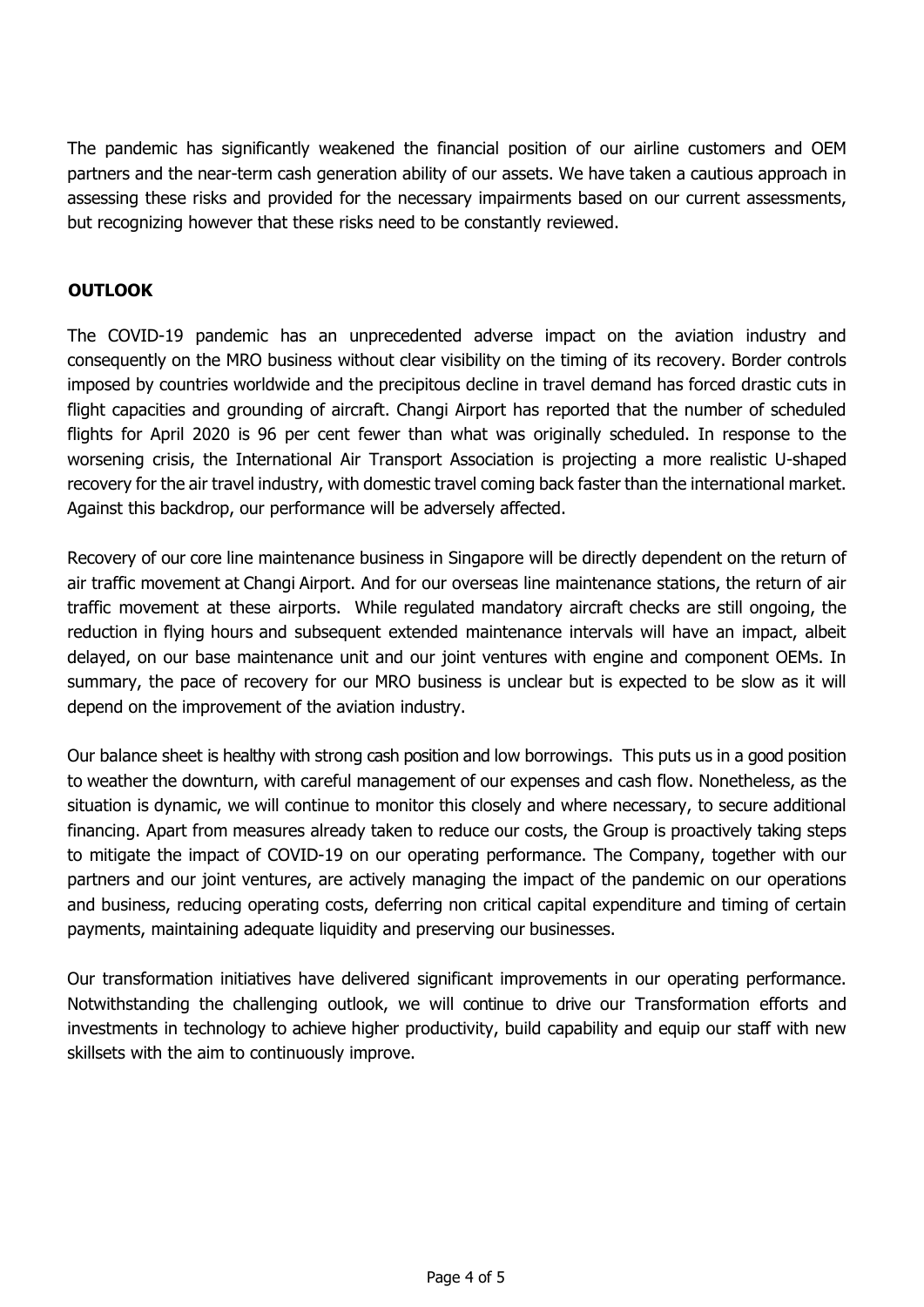Given the changes and challenges posed by the COVID-19 pandemic, we will review our portfolio of investments. While remaining vigilant to such challenges, we will balance our need to conserve our cash resources and yet continue to look out for new investment and partnership opportunities to emerge stronger as a trusted partner in the global MRO industry.

------End ------

(For the complete fourth quarter and financial year FY2019-20 financial statements, please refer to our SGXNET Filing or the Investor Relations page of our website at www.siaec.com.sg.)

### **For more information, please contact:**

Tan May Lyn Manager Corporate SIA Engineering Company Limited Tel: (65) 6548 1157 E-mail: [maylyn\\_tan@singaporeair.com.sg](mailto:maylyn_tan@singaporeair.com.sg)

Company Registration No: 198201025C